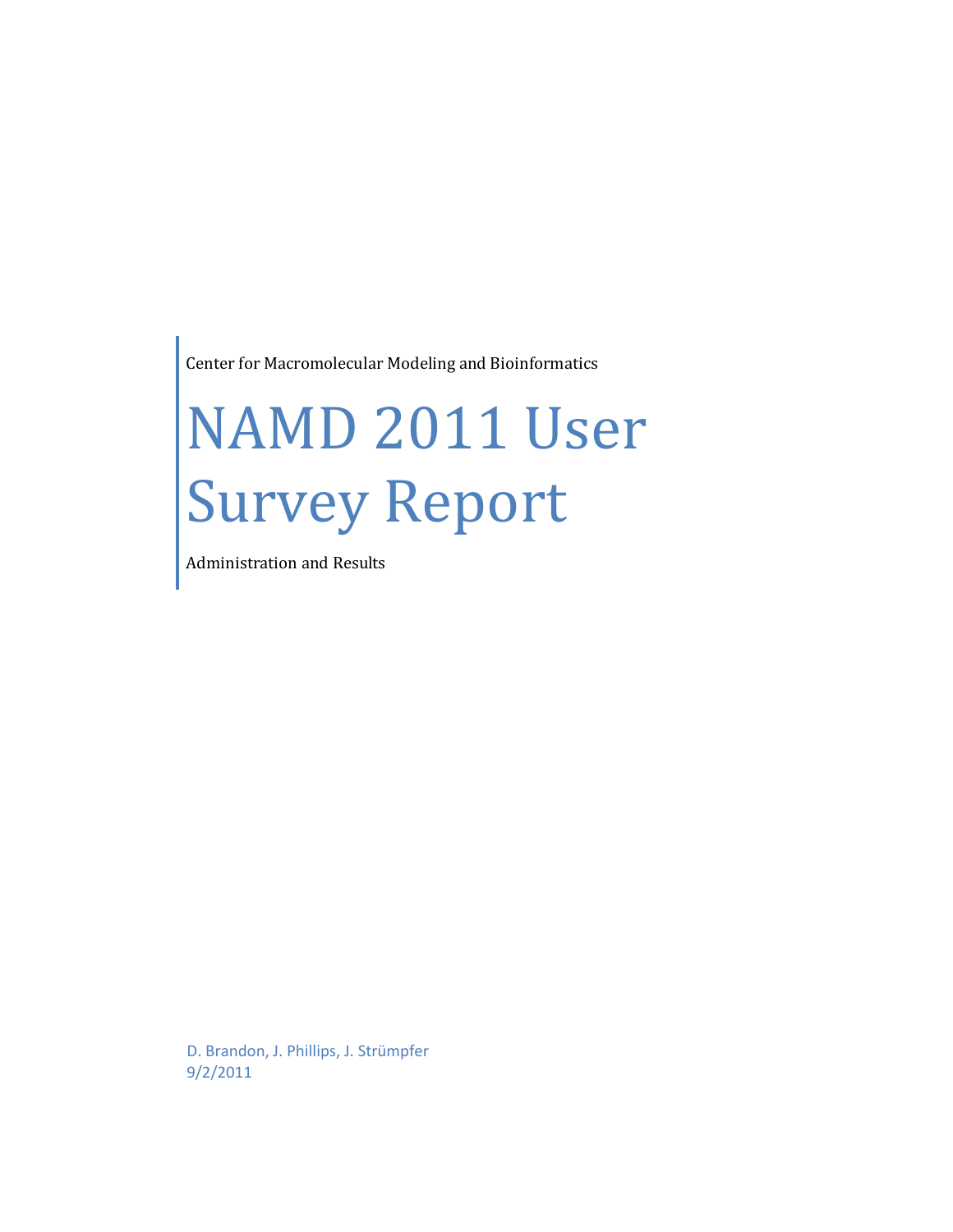# NAMD 2011 USER SURVEY REPORT

<span id="page-1-0"></span>D. Brandon, J. Phillips, J. Strümpfer

# **Executive Summary**

The 2011 NAMD User Survey was announced to 7,008 users of NAMD (versions 2.7b4 through 2.8) on July 19, 2011 and ran until July 26 of that year. Survey questions examined user satisfaction, the impact of the program on work quality, and user ratings of existing and planned features.

- A total of 436 usable responses were returned for the survey, a sample which provides a confidence level of 95% and a confidence interval of +/-4% (i.e., one is 95% confident that an answer from the sample represents the population value at plus or minus 4%)
- 93% of respondents use NAMD for research
- 56% of respondents reported that they do biomedically relevant work with NAMD
- 20% of all respondents reported at least partial NIH funding
- 94% of respondents are satisfied with NAMD
- 86% feel that NAMD has improved the quality of their work
- 60% of respondents use NAMD for all or most of their MD simulations
- 60% of users indicate that NAMD is critical for their work
- 80% of users report that not having NAMD available would negatively impact their scientific productivity
- The top 3 future developments, rated by respondents, are: Trajectory analysis tools, improved GPU acceleration and mixed quantum/classical simulation methods

# <span id="page-1-1"></span>**Overview**

NAMD (Nanoscale Molecular Dynamics) is a parallel, object-oriented molecular dynamics code designed for high-performance simulation of large, biomolecular systems; more information on NAMD is available via its webpage (www.ks.uiuc.edu/Research/namd). The 2011 NAMD user survey is part of an ongoing effort (similar surveys were conducted in 2005, 2003 and 2000) to ensure that NAMD is up-to-date, relevant and of high quality. NAMD users were identified via registration records and contacted via e-mail with a request that they complete an online survey during July 2011 (see appendix for survey questions; the form completed by participants is available here: www.ks.uiuc.edu/Research/namd/survey/survey2011.html). The following report details the administration and results of the survey.

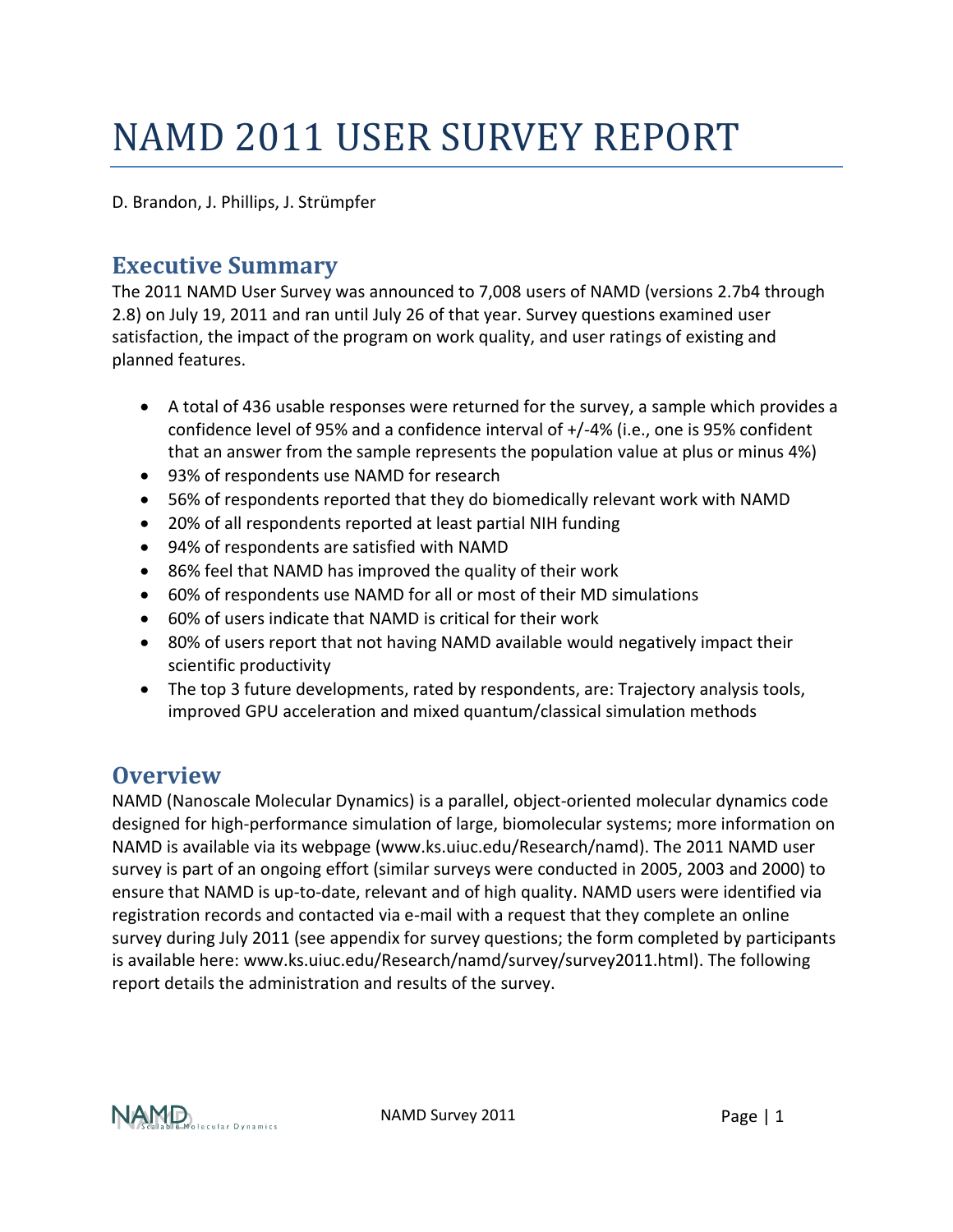### **Contents**

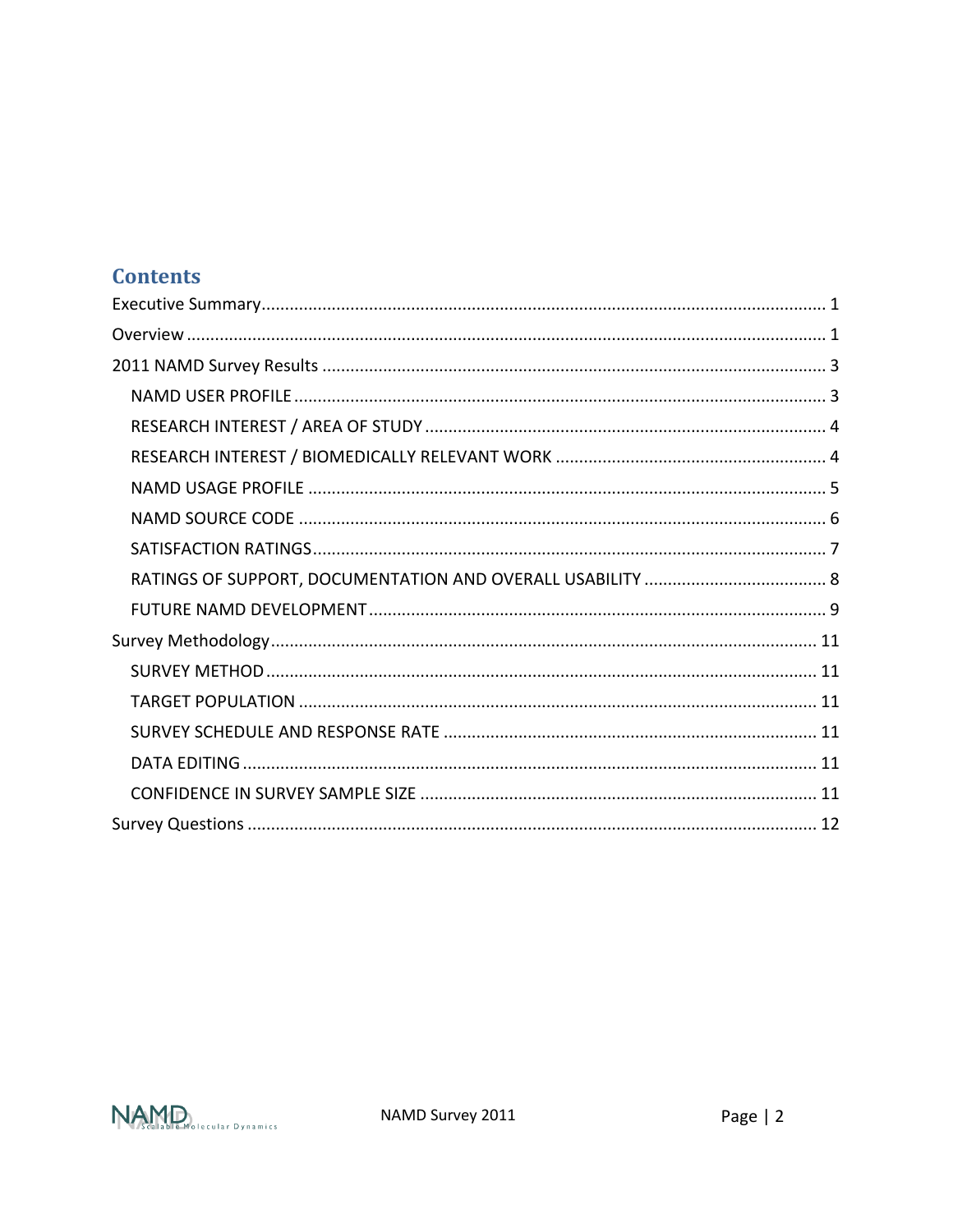# <span id="page-3-0"></span>**2011 NAMD Survey Results**

#### **NAMD USER PROFILE**

- 90% of user have academic affiliations, and 93% use NAMD for research
- 56% of users use NAMD for biomedically relevant work, and 20% are NIH funded
- 73% of users rate their NAMD expertise as moderate or higher, and 82% rate their molecular modeling expertise as moderate or higher



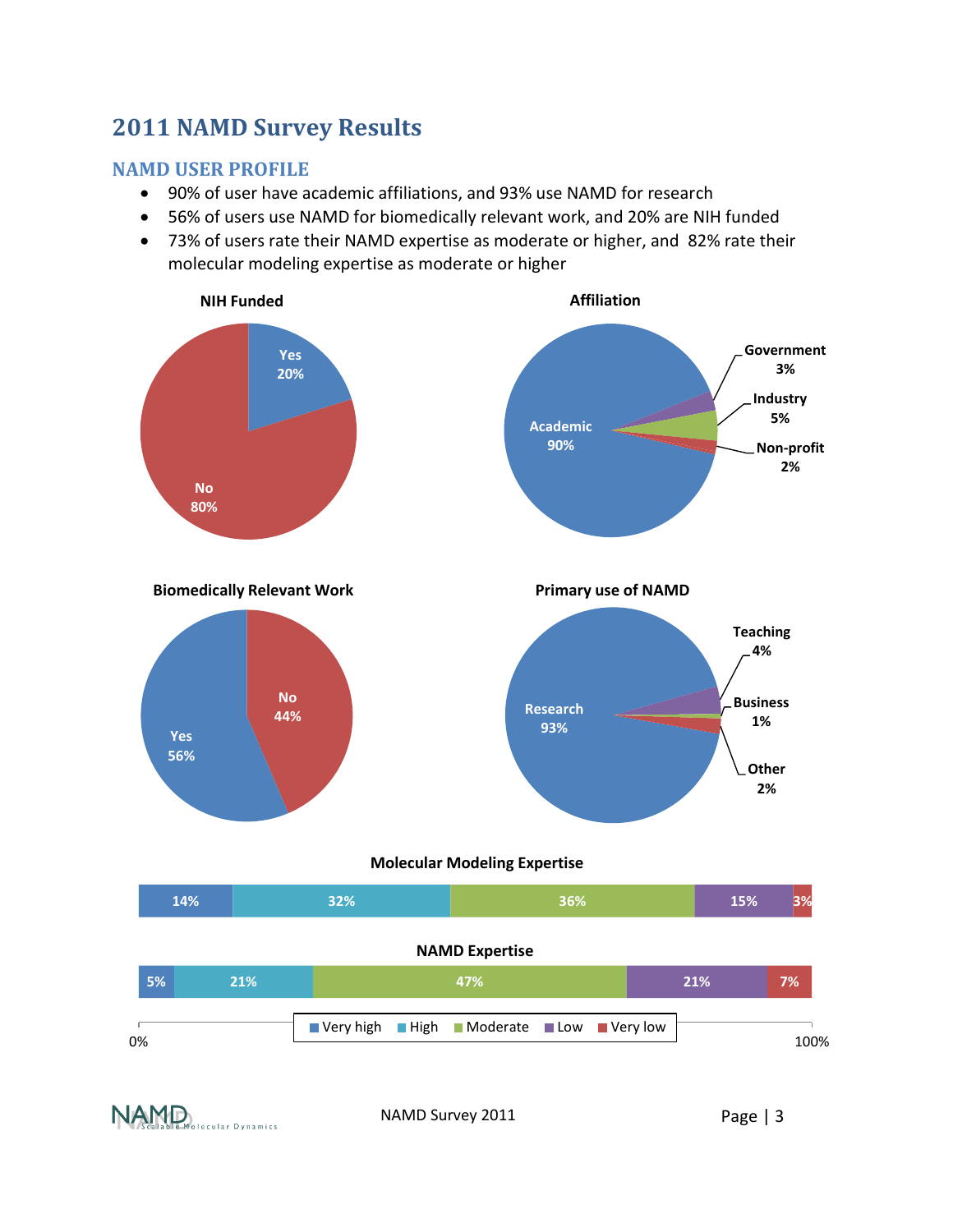#### <span id="page-4-0"></span>**RESEARCH INTEREST / AREA OF STUDY**

 Molecular Biology, Chemical Sciences, and Computational Biophysics describe the areas of study of 73% of NAMD users



#### <span id="page-4-1"></span>**RESEARCH INTEREST / BIOMEDICALLY RELEVANT WORK**

 Drug delivery and design, and protein conformation and function, are popular areas of study for the 56% of users who indicate using NAMD for biomedically relevant work

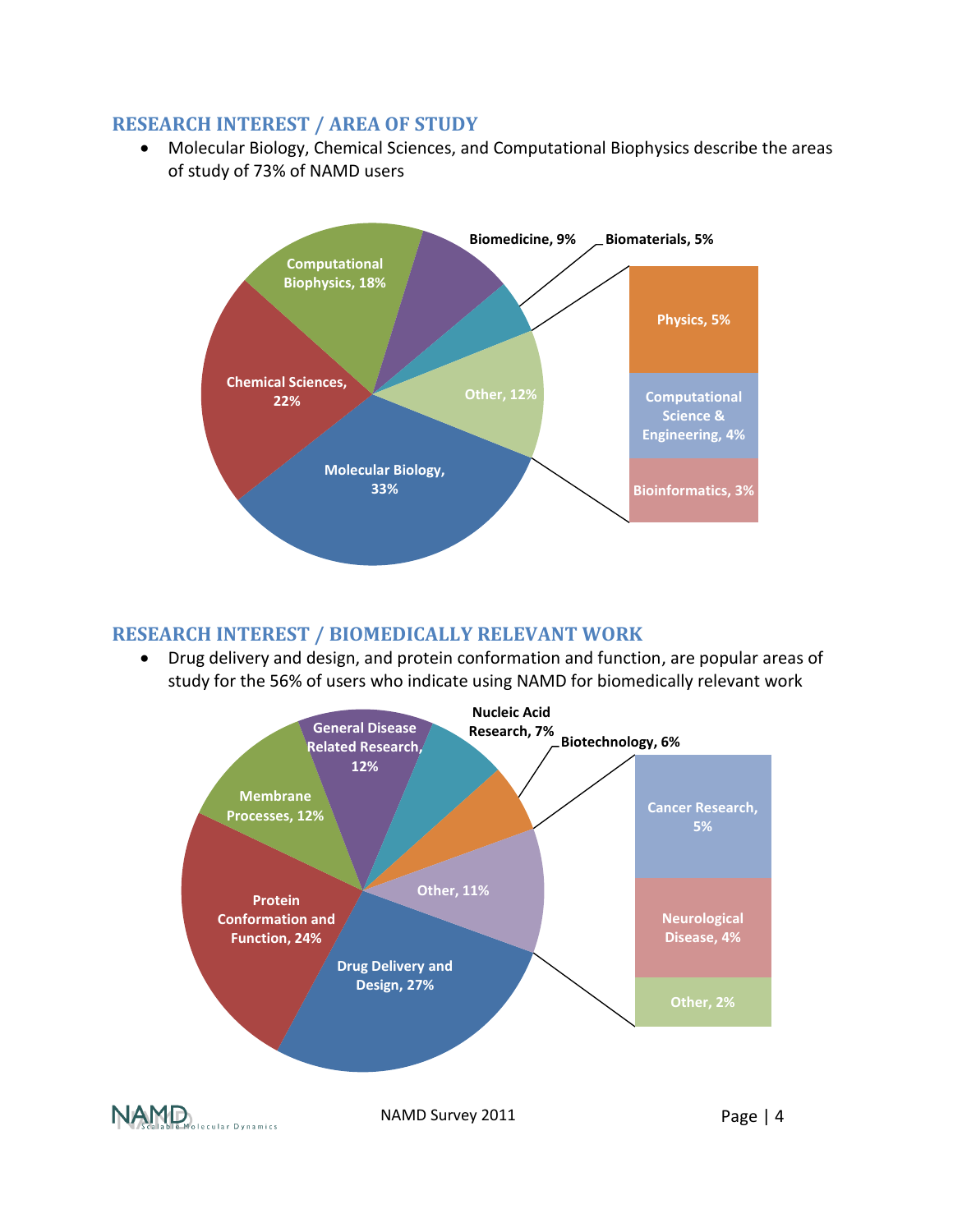#### <span id="page-5-0"></span>**NAMD USAGE PROFILE**

- 72% of respondents have multiple users of NAMD at their site
- 60% of respondents use NAMD for most or all of their simulations
- 62% of respondents use NAMD on Linux, while 25% use it on Windows
- For parallel computing, respondents typically run on small clusters.





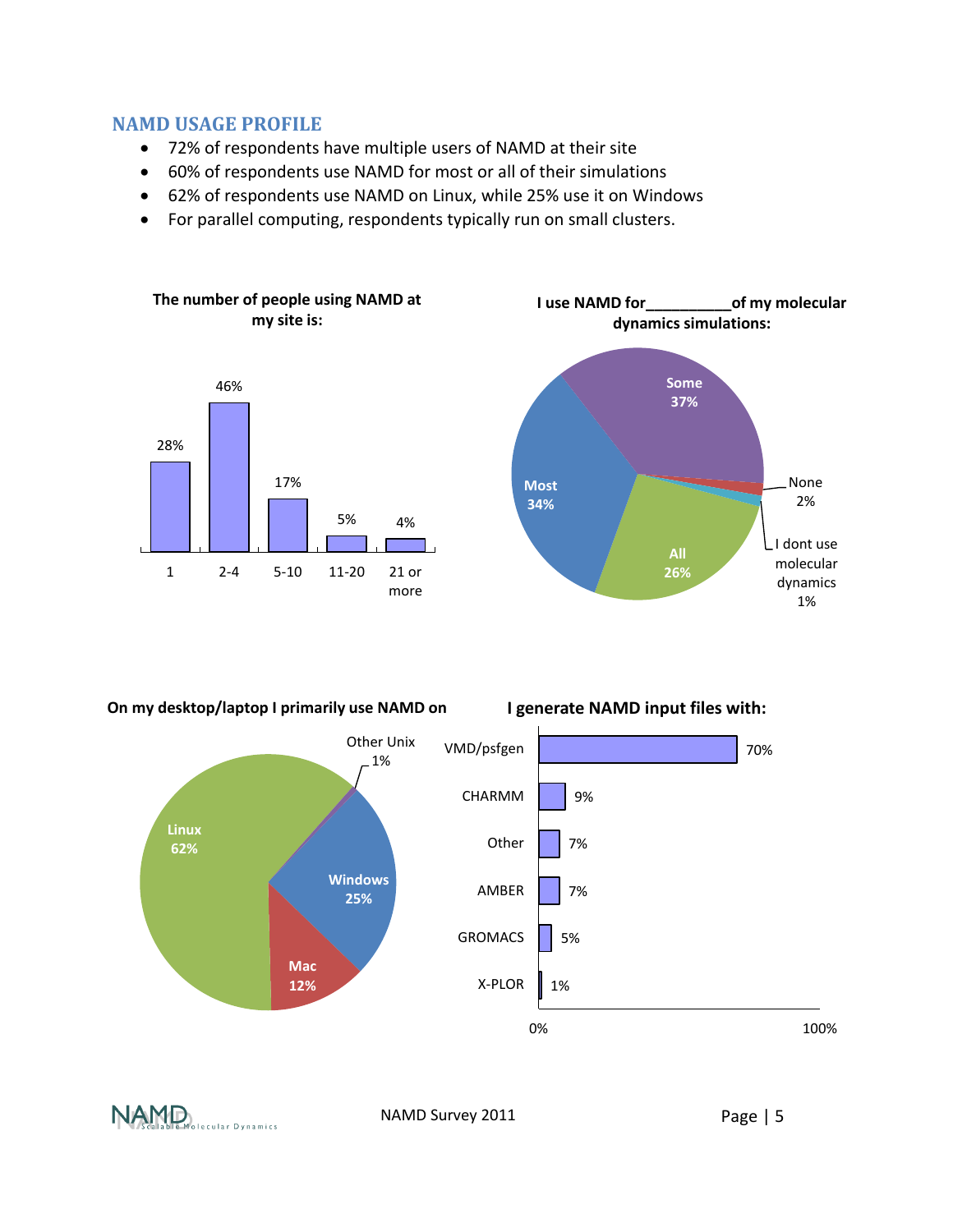#### **NAMD USAGE PROFILE, continued**



#### <span id="page-6-0"></span>**NAMD SOURCE CODE**

- Over 60% of respondents downloaded NAMD to get its source code
- Of those who downloaded the NAMD source code, most did so to compile their own executables and to examine algorithms



#### **Reasons for downloading source code**

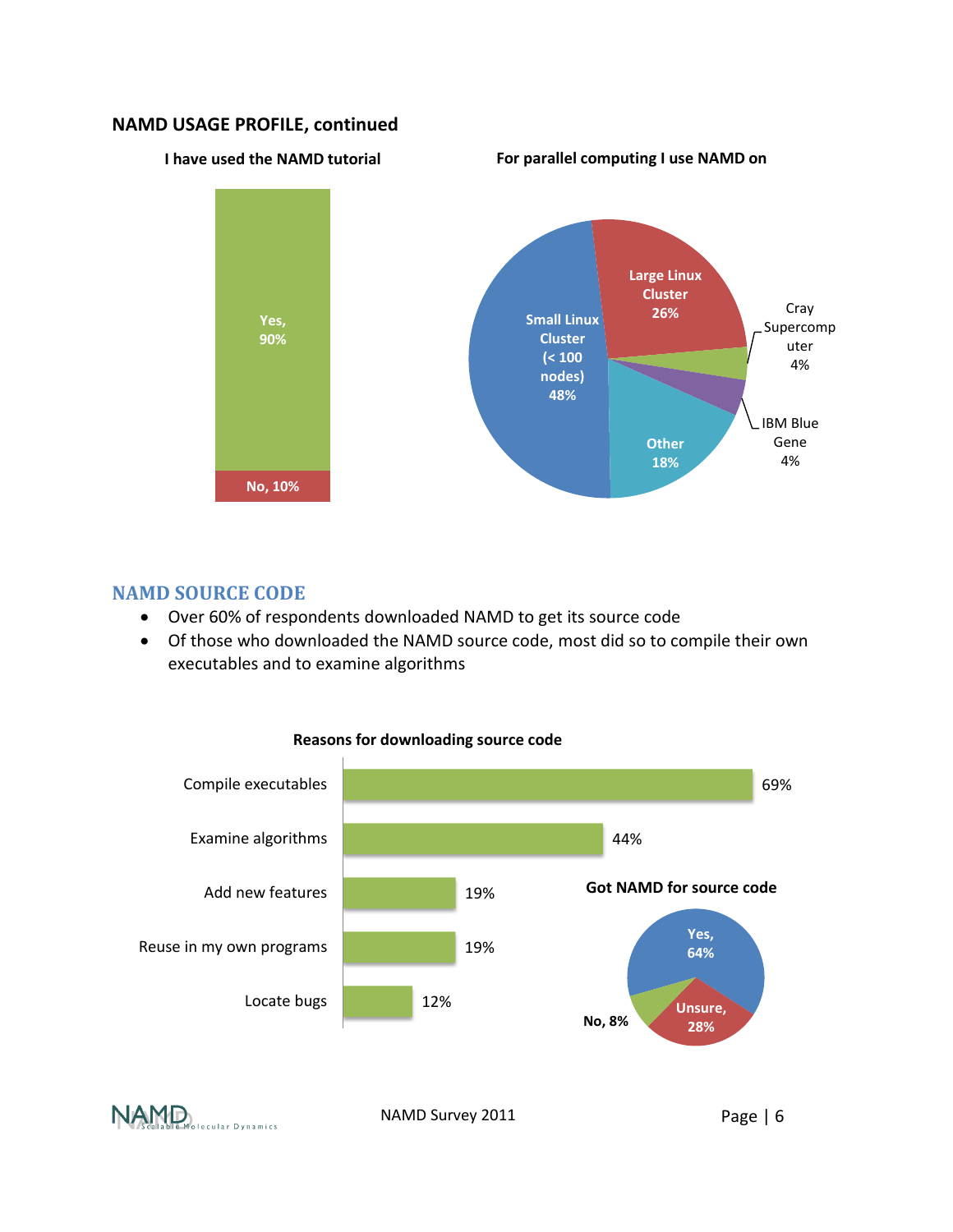#### <span id="page-7-0"></span>**SATISFACTION RATINGS**

- 94% of respondents are satisfied with NAMD
- NAMD meets 92% of respondents needs and 86% consider NAMD to have improved the quality of their work
- 60% of respondents consider NAMD critical for their work and 80% indicate that not having NAMD available would negatively impact their scientific productivity.
- 77% of respondents consider NAMD user-friendly

#### Percentage agreement with the statement "I am satisfied with NAMD"



#### **Satisfaction Items**

#### 19% 29% 32% 33% 42% 46% 41% 47% 62% 53% 50% 34% 29% 16% 5% 13% 7% 16% 10% 4%  $0\%$  100% and 100% and 100% and 100% and 100% and 100% and 100% and 100% and 100% and 100% and 100% and 100% and 100% and 100% and 100% and 100% and 100% and 100% and 100% and 100% and 100% and 100% and 100% and 100% and ■ Strongly agree ■ Agree ■ Undecided ■ Disagree ■ Strongly disagree NAMD meets my needs Using NAMD has improved the quality of my work Not having NAMD available would negatively impact my scientific productivity NAMD is user friendly NAMD is critical for my work I am satisfied with NAMD

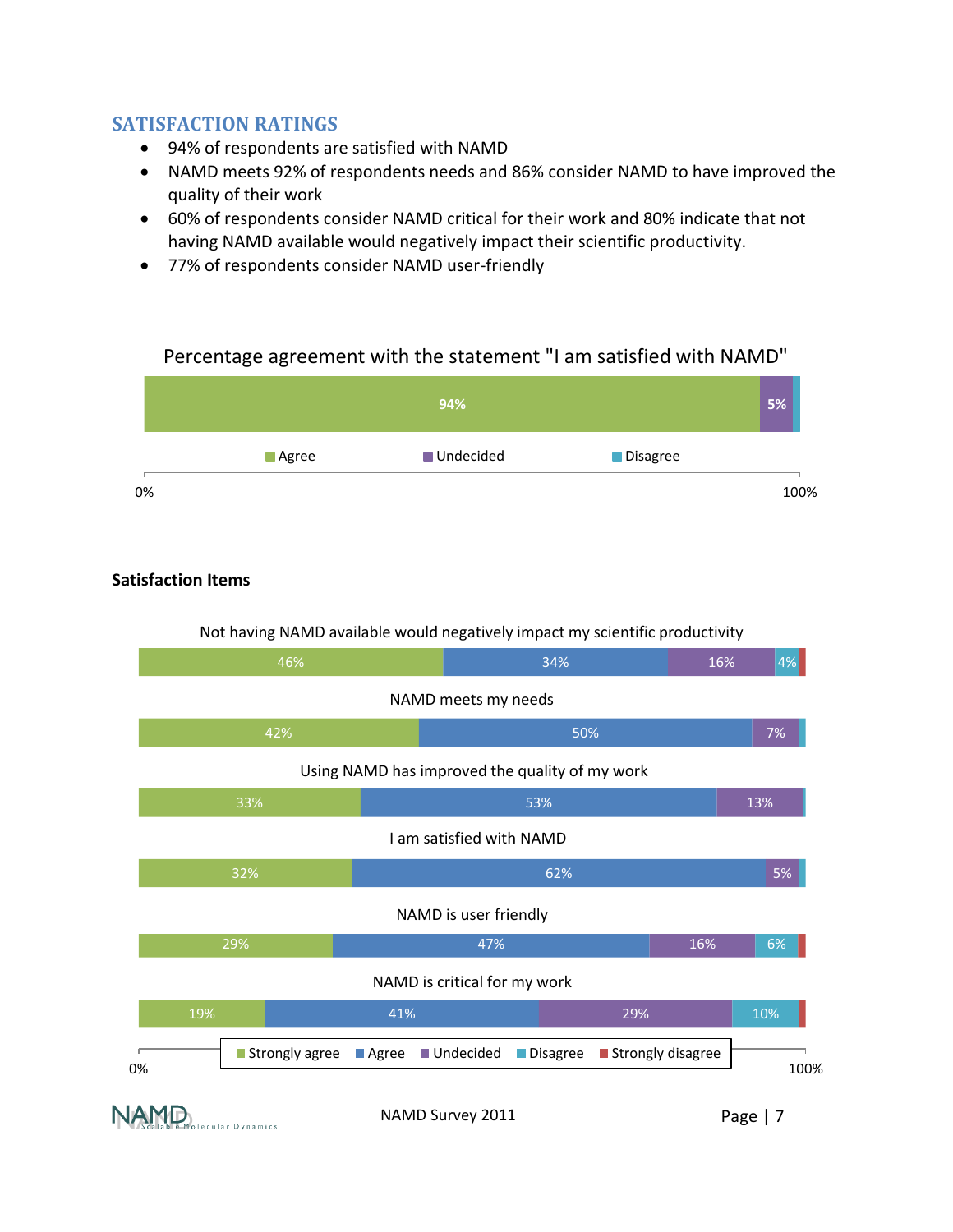#### <span id="page-8-0"></span>**RATINGS OF SUPPORT, DOCUMENTATION AND OVERALL USABILITY**

- Having NAMD freely available is important to 98% of users
- Nearly 90% agree that NAMD is a well written program
- A high percentage of respondents, 83%, agree that NAMD documentation is clear, and 64% indicate documentation is complete
- Over 60% of respondents agree that NAMD is better than other molecular dynamics programs
- More than 50% of respondents think that NAMD developers respond to requests and 75% find that NAMD support meets their needs



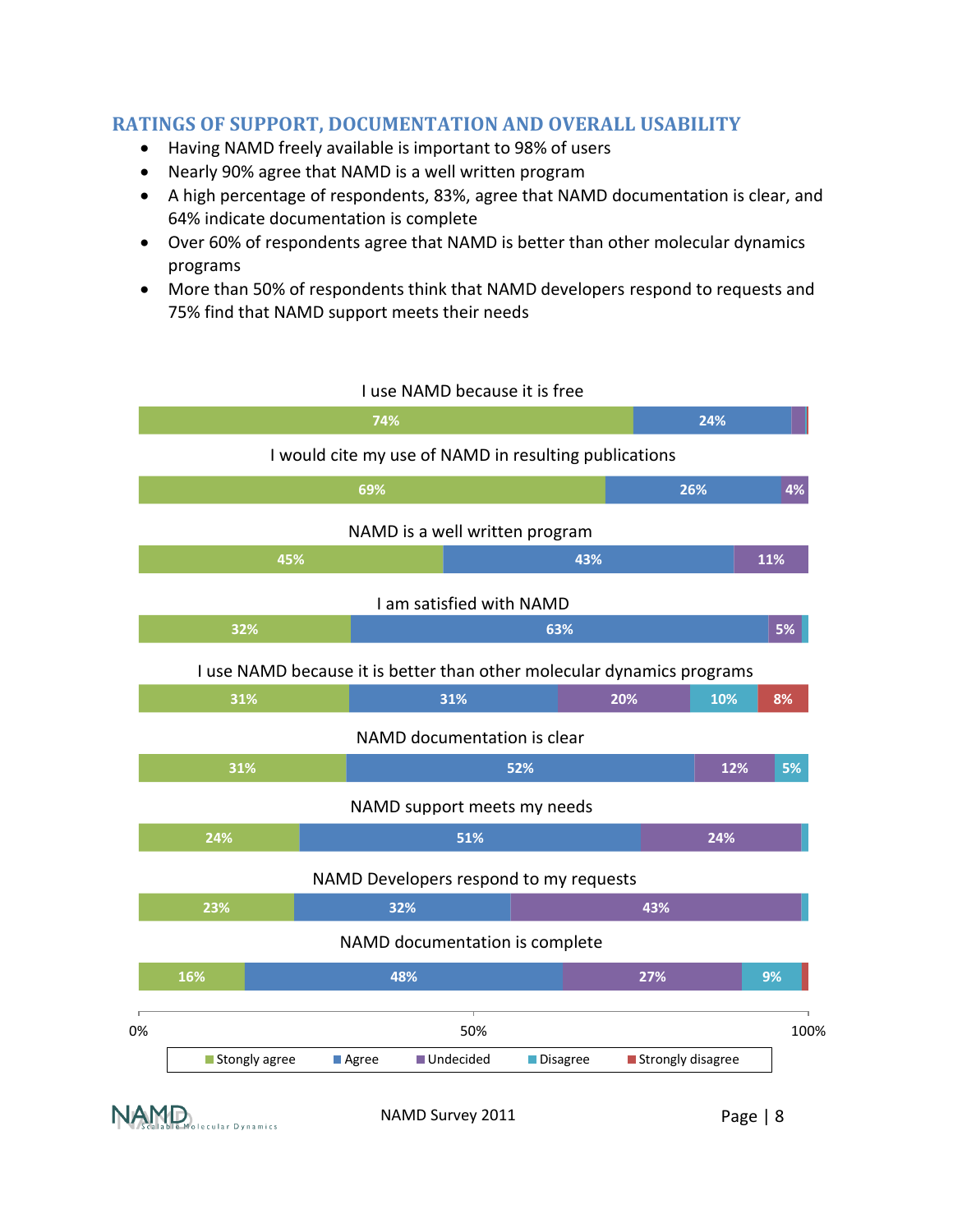#### <span id="page-9-0"></span>**FUTURE NAMD DEVELOPMENT**

- Trajectory analysis tools are rated as the most important planned enhancement
- More than 50% of respondents consider all identified NAMD development avenues of importance, with the exception of easily extending the source code and parallel performance past 1000s of CPUs

|                |           | Trajectory analysis tools                  |                    |                 |       |
|----------------|-----------|--------------------------------------------|--------------------|-----------------|-------|
| 52%            |           |                                            | 29%                | 13%             | 3% 3% |
|                |           | Free energy methods                        |                    |                 |       |
| 48%            |           | 31%                                        |                    | 13%             | 3% 6% |
|                |           | <b>GPU</b> acceleration                    |                    |                 |       |
| 40%            |           | 29%                                        | 17%                | 8%              | 7%    |
| 35%            |           | Quantum/classical simulations<br>31%       | 20%                | 8%              | 7%    |
|                |           |                                            |                    |                 |       |
| 35%            |           | Improved user interface<br>31%             | 19%                | 11%             | 4%    |
|                |           | Polarizable force fields                   |                    |                 |       |
| 35%            |           | 33%                                        | 18%                | 6%              | 10%   |
|                |           | Coarse-grained models                      |                    |                 |       |
| 34%            |           | 33%                                        | 18%                | 7%              | 9%    |
|                |           | Implicit solvent methods                   |                    |                 |       |
| 31%            |           | 31%                                        | 20%                | 10%             | 8%    |
|                |           | Automated simulation setup                 |                    |                 |       |
| 29%            |           | 33%                                        | 20%                | 12%             | 6%    |
|                |           | Repeatable parallel runs                   |                    |                 |       |
| 29%            |           | 38%                                        | 17%                | 6%              | 11%   |
|                |           | Molecular Dynamics Flexible Fitting (MDFF) |                    |                 |       |
| 27%            |           | 30%                                        | 21%<br>7%          |                 | 15%   |
| 27%            |           | Fault tolerance and recovery<br>42%        | 18%                |                 | 11%   |
|                |           |                                            |                    | 3%              |       |
| 26%            |           | Serial performance<br>35%                  | 20%                | 10%             | 9%    |
|                |           | Replica-based methods                      |                    |                 |       |
| 22%            | 28%       | 25%                                        | 7%                 | 18%             |       |
|                |           | Scaling on 1000s of CPUs                   |                    |                 |       |
| 22%            | 26%       | 25%                                        |                    | 17%             | 9%    |
|                |           | Scaling for small molecules                |                    |                 |       |
| 21%            | 36%       |                                            | 23%                | 11%             | 9%    |
|                |           | Easier to extend source code               |                    |                 |       |
| 18%            | 25%       | 26%                                        | 18%                |                 | 13%   |
|                |           | 50%                                        |                    |                 | 100%  |
| Very Important | Important | Somewhat Important                         | <b>Unimportant</b> | <b>■</b> Unsure |       |
|                |           |                                            |                    |                 |       |

#### **Rate the importance of the following PLANNED enhancement to NAMD**

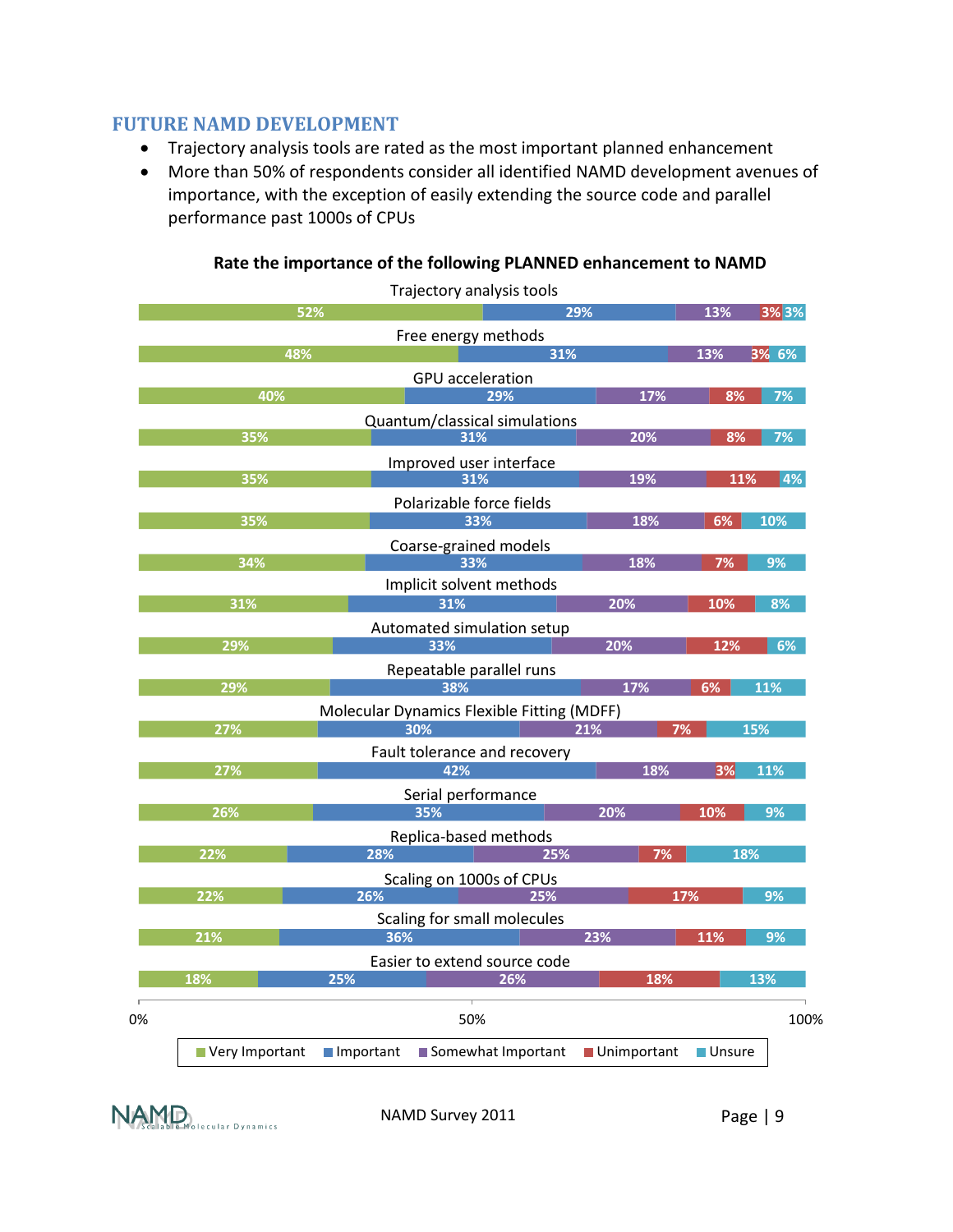#### **FUTURE NAMD DEVELOPMENT, continued**

 GPU acceleration, quantum/classical simulations, and free energy calculations were assigned the top 3 priorities by respondents





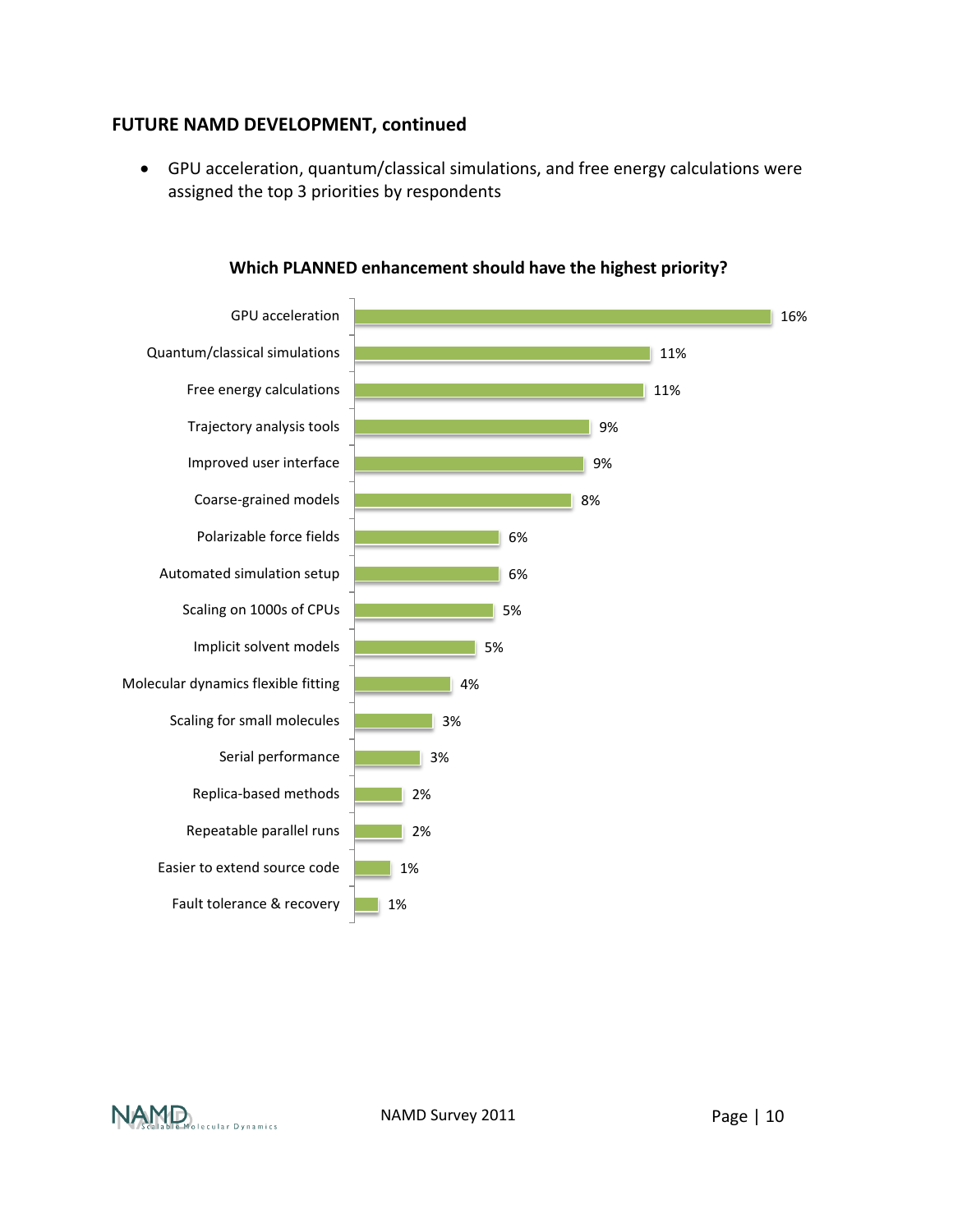# <span id="page-11-0"></span>**Survey Methodology**

Below are details about the administration of the survey, including survey method, target population, survey schedule and response rates, data editing, and sample validity.

#### <span id="page-11-1"></span>**SURVEY METHOD**

Population members received an e-mail solicitation asking them to complete an on-line survey, with the link to the survey containing information about the user. Participants were asked to complete all items on the survey form and submit their responses; upon submission, participants were to complete any items they had skipped, with an option to submit without doing so. After submission, users were thanked for their participation.

#### <span id="page-11-2"></span>**TARGET POPULATION**

Users of NAMD versions 2.7b4 (released September 17, 2010) through NAMD 2.8 (released May 31, 2011), as identified via registration records, constituted the target population of the survey.

#### <span id="page-11-3"></span>**SURVEY SCHEDULE AND RESPONSE RATE**

The initial solicitation email was sent to 7,008 users (including 3,027 that only downloaded a single version of NAMD) on 19 July 2011. The survey was concluded 26 July 2011, by which time 446 responses had been received, corresponding to a 6.4% response rate.

#### <span id="page-11-4"></span>**DATA EDITING**

Ten records were removed from the dataset due to incomplete submissions, or comments made in the survey itself indicating the respondent had downloaded but not used NAMD.

#### <span id="page-11-5"></span>**CONFIDENCE IN SURVEY SAMPLE SIZE**

Data editing reduced the sample size to 436 usable records. Consultation of a sample size calculator (www.surveysystem.com/sscalc.htm) indicates that for a population of 7,008, the sample provides a 95% confidence level, with a +/-4.55 confidence interval. The confidence level indicates how certain one can be that the true percentage of the population would pick an answer as represented by the sample, while the confidence interval reflects a margin of error. For example, 90% of respondents in the survey sample indicated they had used the NAMD tutorial. One can be 95% confident that the true percentage of the population lies between 85.45% and 94.55%.

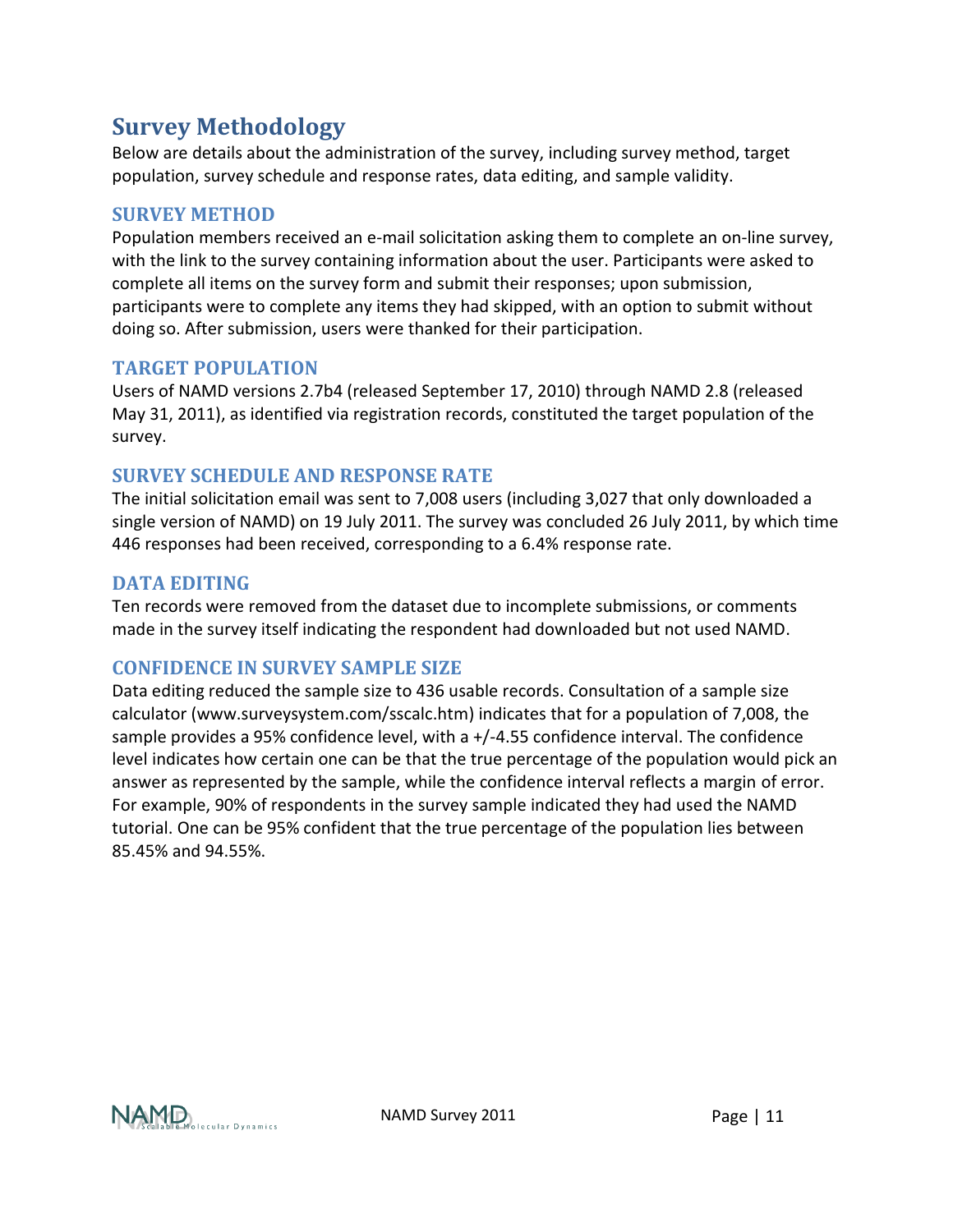# <span id="page-12-0"></span>**Survey Questions**

Following are questions used on the survey, in the order they appeared, and with a description of the scale or response options presented for each item.

1. Email Address: Response in text box

2. Affiliation: Response Options: Academic, Government, Industry, Non-profit, Other

3. Area of study: Response in text box

4. My level of expertise with molecular modeling is: Scale Options: Very High, High, Moderate, Low, Very Low

5. My level of expertise with NAMD is: Scale Options: Very High, High, Moderate, Low, Very Low

6. The work I do with NAMD is funded (at least partially) by NIH: Response Options: Yes, No

7. The work I do with NAMD is biomedically relevant: Response Options: No, Yes - briefly describe relevance:

8. On my desktop/laptop I primarily use NAMD on: Response Options: Windows, Mac, Linux, Other Unix

9. For parallel computing I use NAMD on (check all that apply): Response Options: Small Linux Cluster (< 100 nodes), Large Linux Cluster, Cray Supercomputer, IBM Blue Gene, Other (please specify)

10. I use NAMD primarily for: Response Options: Research, Teaching, Business, Other

11. The number of people using NAMD at my site is: Response Options: 1, 2-4, 5-10, 11-20, 21 or more

12. I use NAMD for\_\_\_\_\_\_\_\_\_\_of my molecular dynamics simulations: Response Options: All, Most, Some, None, I don't use molecular dynamics

13. I use NAMD because it: a) Meets my needs b) Is free c) Includes source code d) Is user friendly e) Is better than other molecular dynamics programs f) Is critical for my work Scale Options: Strongly Agree, Agree, Undecided, Disagree, Strongly Disagree

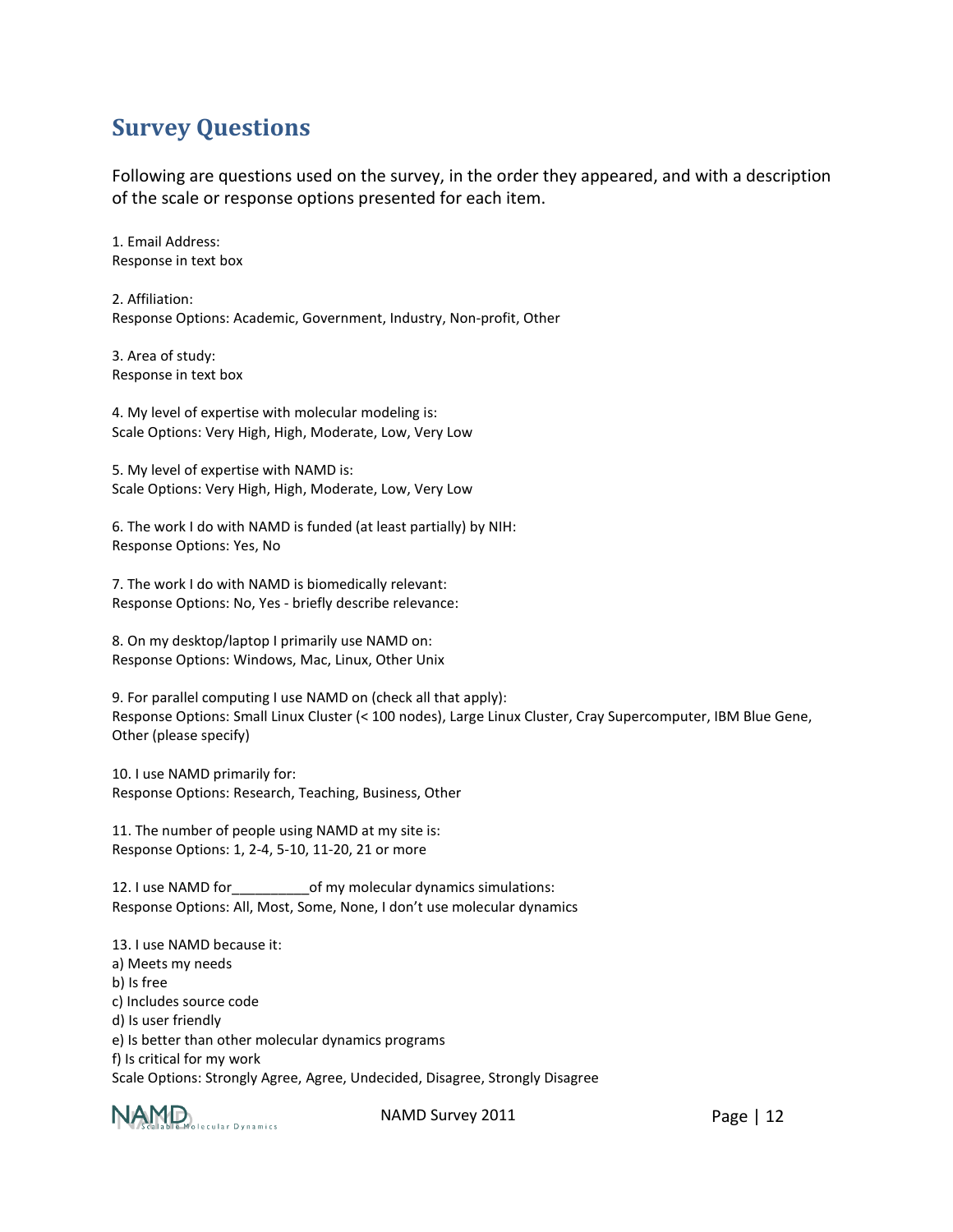14. I have downloaded the NAMD source code to: a) Examine algorithms b) Compile executables c) Locate bugs d) Add new features e) Reuse in my own programs

Response Options: Yes, No, NA

15. I primarily generate input files for NAMD with: Response Options: VMD/psfgen, X-PLOR, CHARMM, AMBER, GROMACS, Other (please specify)

16. Rate the importance to your work of these PLANNED enhancements:

a) Serial performance

b) Graphics processor acceleration

c) Scaling on 1000s of CPUs

d) Scaling for small molecules

e) Repeatable parallel runs

f) Fault tolerance & recovery

g) Automated simulation setup

h) Improved user interface

i) Easier to extend source code

j) Molecular dynamics flexible fitting

k) Implicit solvent models

l) Polarizable force fields

m) Quantum/classical simulations

n) Replica-based methods

o) Free energy calculation

p) Coarse-grained models

q) Trajectory analysis tools

Scale Options: Very Important, Important, Somewhat Important, Unimportant, Unsure

17. Select the PLANNED enhancement that should have the highest priority for development:

a) Serial performance

b) Graphics processor acceleration

c) Scaling on 1000s of CPUs

d) Scaling for small molecules

e) Repeatable parallel runs

f) Fault tolerance & recovery

g) Automated simulation setup

h) Improved user interface

i) Easier to extend source code

j) Molecular dynamics flexible fitting

k) Implicit solvent models

l) Polarizable force fields

m) Quantum/classical simulations

n) Replica-based methods

o) Free energy calculation

p) Coarse-grained models

q) Trajectory analysis tools

Response Options: participants selected one item from the above list as their to priority